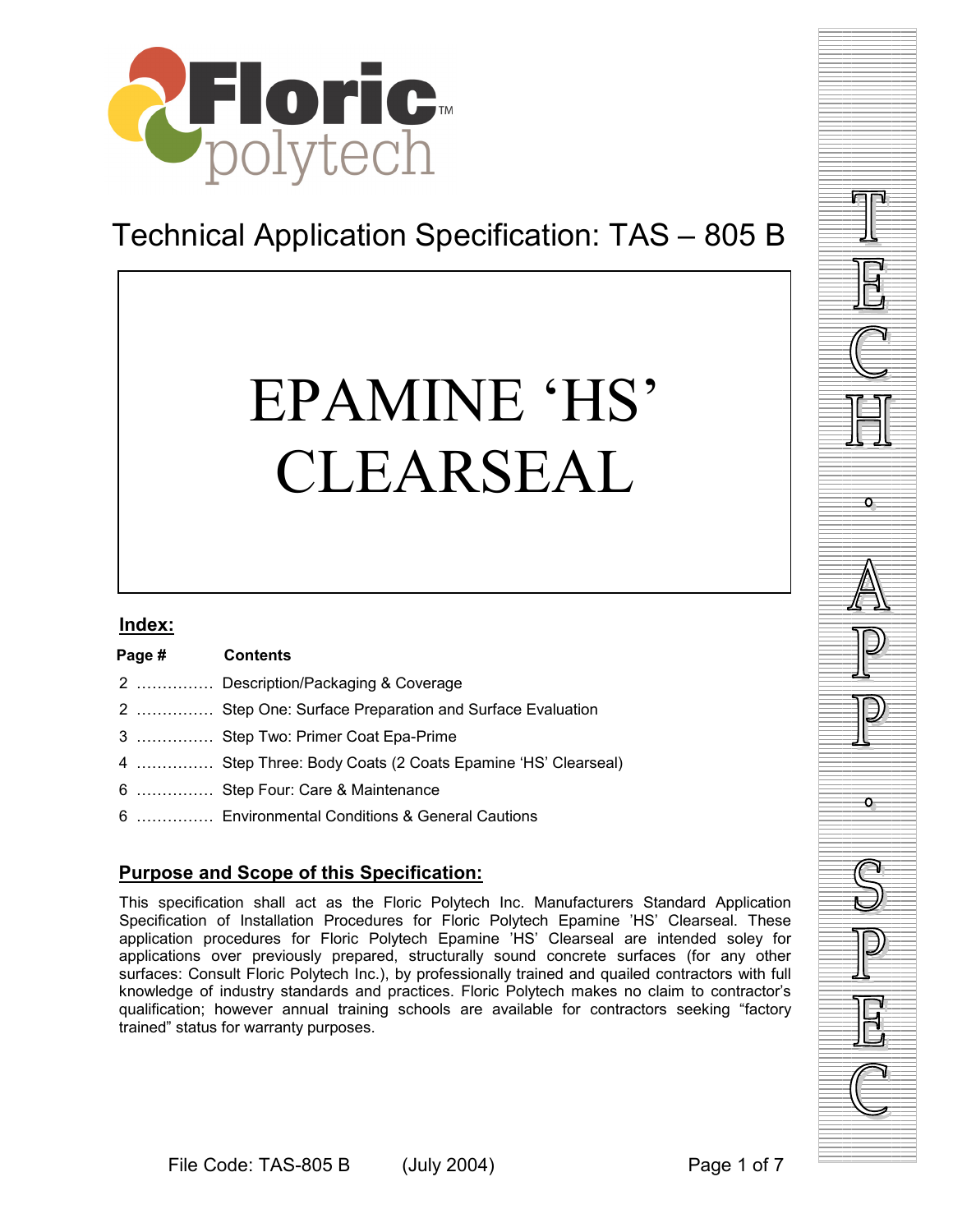#### **System Description:**

Floric Polytech Epamine 'HS' Clearseal is a thin mil epoxy floor system application consisting of a light "broom" blast, an epoxy primer, followed by 2 coats of a high build 100% solids clear epoxy.

#### **Thickness**: 26-32 Mils Nominal

#### **Description/Packaging & Coverage**

| Item#                                                                                                                                                                                                                  | <b>Primer Coat: EPAPRIME</b>                                                                                                                                                                                                                                              | Amount Required (Per 100 sq ft) |  |  |  |  |
|------------------------------------------------------------------------------------------------------------------------------------------------------------------------------------------------------------------------|---------------------------------------------------------------------------------------------------------------------------------------------------------------------------------------------------------------------------------------------------------------------------|---------------------------------|--|--|--|--|
| 1786-00000<br>1939-00000                                                                                                                                                                                               | Epamine 'HS' 'A' Component (5 gallon pail bulk)<br>Epa-Prime 'B' Component (5 gallon pail bulk)<br>Mix ratio: 3 parts 'A' to 2 Parts 'B' by volume.<br>Coverage: 200 sq ft per mixed gallon.                                                                              | 0.060 pail<br>$0.040$ pail      |  |  |  |  |
| Item#<br>1786-00000<br>1787-00000                                                                                                                                                                                      | Body Coats (2): Epamine 'HS' Clearseal<br>Epamine 'HS' Clearseal 'A' Component (5 gallon pail bulk)<br>Epamine 'HS' 'B' Component (5 gallon pail bulk)<br>Mix ratio: 3 parts 'A' to 2 Parts 'B' by volume.<br>Coverage: 160 sq ft per gallon per coat (2 coats required). | 0.1794 pail<br>0.1194 pail      |  |  |  |  |
| NOTE: Varying job site conditions may effect actual material consumption as well as the texture and pattern<br>selected. The above table is designed only as a quide in determining actual materials required. Mock up |                                                                                                                                                                                                                                                                           |                                 |  |  |  |  |

selected. The above table is designed only as a guide in determining actual materials required. Mock up samples and/or job site mock-ups are highly recommended.

#### **Test Sections and Mock ups:**

Experimentation with application procedures are highly recommended prior to tackling a project with this product. It is recommended that samples and mock-ups be used. Representative test sections must be produced for the Owner's approval in writing.

#### **1) STEP ONE: SURFACE PREPARATION AND SUBSTRATE EVALUATION**

- **A.** Prior to performing any installation of Floric Polytech materials the substrate should be evaluated for unacceptable conditions such as dusting, powdering, and/or other type of latent structural defects. Substrate preparation should be started only after all substrate requirements and environmental conditions have been met, and relevant substrate testing has been completed.
- **B.** Check moisture vapor pressure using a Calcium chloride moisture test kit. Report these readings and any other unusual slab conditions to Owner, Architect, General Contractor and Floric Polytech, Inc. immediately. **Note:** All Moisture related information must be copied to Floric Polytech for warranty purposes. **Note:** any tampering or disturbance with this test can yield non-accurate high-test results, causing added costs and time to the schedule. Test kits should be set one per thousand square feet.
- **C.** Areas in the floor contaminated with hydraulic fluid, cutting oils, and/or any other such penetrating material prone to migration, should be marked, degreased and shot-blasted until they turn white. Stubborn stains may need to be degreased, flame burnt, and then shot-blasted. Immediately prime-coat these areas with Epa-Prime to avoid further contaminant migration to the surface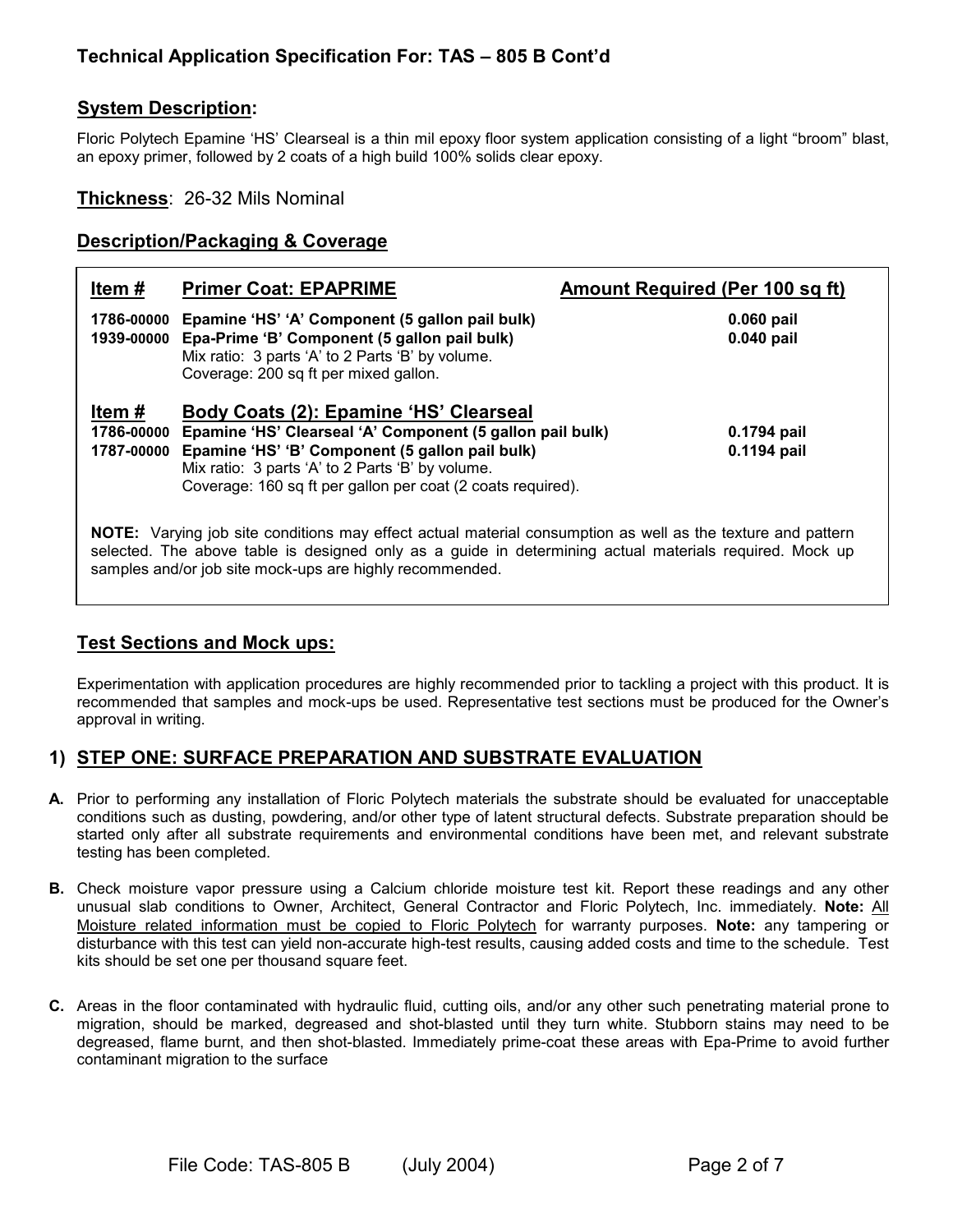- **D.** Floric Polytech Epamine 'HS' is a thin-section flooring (26-32 mils) and will thus reflect any pronounced grooves or scores within the substrate. . The degree of surface preparation specified may require that pock-marks, rough spots, and/or surface irregularities in the concrete should be repaired with the appropriate Floric Polytech approved product. Minor irregularities can be spot-patched using Floric Polytech SRP-100. Consult Floric Polytech for substrate patch and repairs products, treatment of cracks, cold joints, control joints, expansion joints, seismic joints, deep fill patches, high early strength concrete design for full depth repairs, and adjoining drain and edge terminations.
- **E.** Surfaces should only be lightly "brush-blasted" with machines operating at high speed levels ranging, using reduced shot size (S170 - S230), appropriate for the equipment used. Shot blasting should be performed in accordance with the International Concrete Repair Institute (ICRI) Standards for concrete surface preparation. The pattern of blasting should be performed parallel to the storefront in straight lines except 5-6 ft from each end and edges which will run parallel with the wall. Certain shot-blast machines ("Blastrac Model 15D Super", or equal) are specially designed for this type of preparation and are recommended for this use.

**Caution:** The production of acceptable shot-blasted surfaces for application of Epamine 'HS' is highly dependent upon the skill of the shot-blast machine operator.

- **F.** Shot-blasted concrete surfaces must be swept, vacuumed, and/or blown free of any debris, residual dust, and steel shot to avoid contamination of subsequent sealer coats.
- **G.** Before proceeding to the mixing and application steps, concrete substrate must be clean and dry, with sufficient material removed to provide optimum bond to a sound surface. Optimum bonding substrates shall be shot-blasted and free of laitance, glaze, efflorescence, and any other bond-inhibiting curing compounds or form release agents, etc.
- **H.** Do not proceed to mixing and application steps if substrate and environmental conditions exceed temperature and humidity limits of 55-90°F (12-33°C), and not to exceed 95% Relative Humidity. A five percent variance between wet bulb reading and relative humidity is required prior to the application of Floric Polytech materials.

### **2) STEP TWO: PRIMER COAT APPLICATION**

#### **Floric Polytech Epa-Prime**

**Typical Application Thickness:** 8 wet mils (200 Microns)

**Approximate quantity of materials required**: Epa-Prime will cover  $\sim$  200 ft<sup>2</sup> per liquid gallon as a primer coat.

Floric Polytech Epa-Prime is a 2 component epoxy primer which consists of 3 parts Epamine 'HS' 'A' component mixed with 2 parts Epa-Prime 'B' Component.

**Note**: This Coverage will only be achieved on a lightly "brush" shot-blasted surface.

**Caution**: Coverage's over heavily shot-blasted, scarified, scabbled, or milled surfaces will be drastically less and should be back rolled with long nap roller to avoid ponding in low areas. Coverage's over toppings containing gypsum (plaster), anhydrite, or other absorptive materials may also reduce coverage rates.

#### **MATERIALS REQUIRED TO COVER ONE HUNDRED Sq. Ft. (9,3 SQ. METERS) IN A SINGLE COAT MATERIAL APPLICATION AT 5 WET MILS (125 Microns).**

Bulk Packaging

| Epa-Prime Bond Coat: | Epamine 'HS' Comp. A (5 gal. Pail bulk) | .060 pail |
|----------------------|-----------------------------------------|-----------|
|                      | Epa-Prime Comp. B (5 gal. Pail bulk)    | .040 pail |

#### **Mixing, mix ratios and packaging:**

**A.** Pre-mix containers of the individual 'A' and 'B' components with a jiffy type mixing blade at using a variable speed mixing drill at 450-700 rpm to re-blend any settlement that may have occurred during storage and shipment.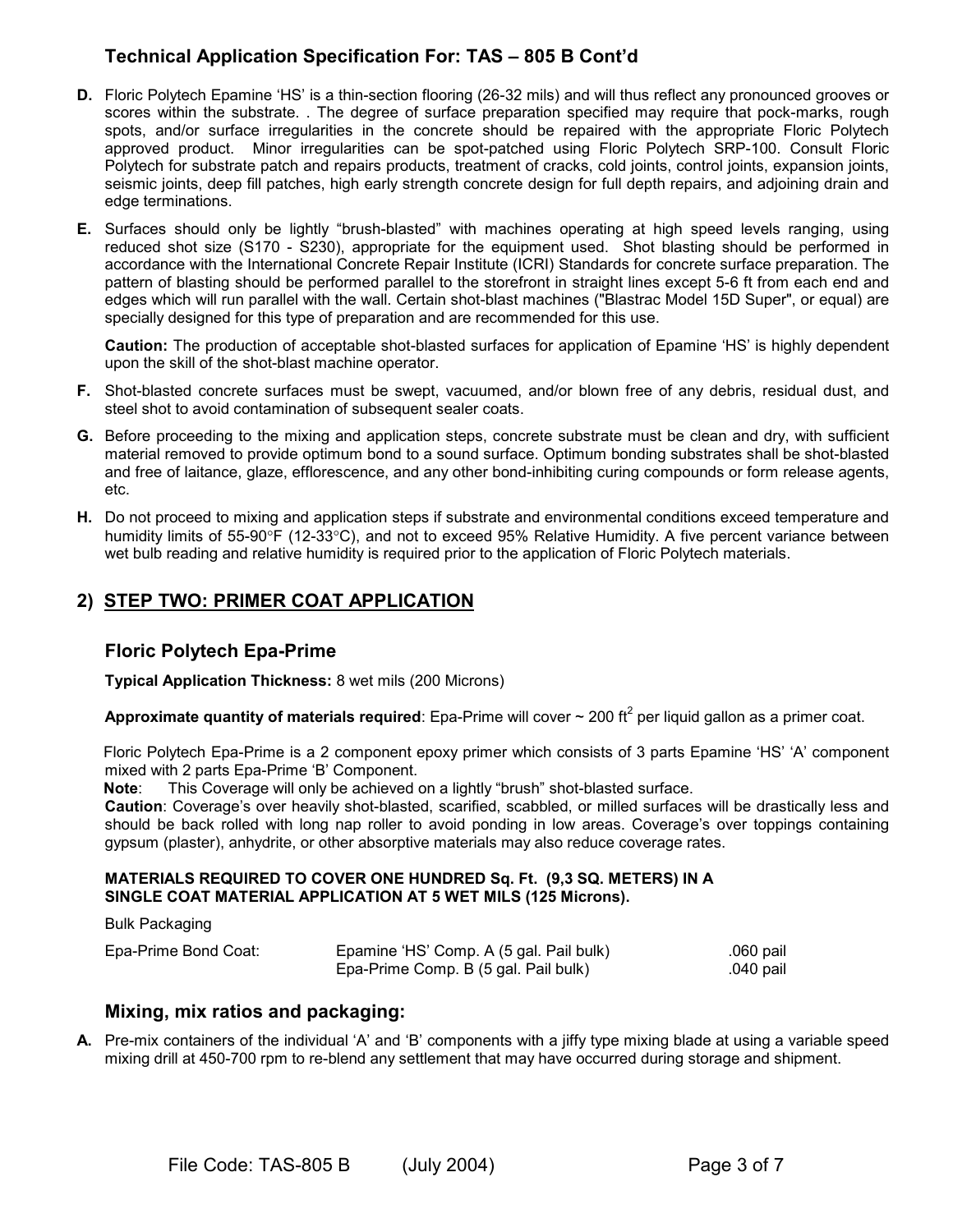**B.** Bulk Packaging: Bulk packaging is not pre-weighed for its proper mix ratio and must be poured into a separate volumetric measuring device such as marked quart, or gallon container.

Bulk packaging mix ratio is 3-parts Epamine 'HS' 'A' -to- 2-parts Epa-Prime 'B' by volume.

Example:

3 quarts Epamine 'HS' A-Component + 2 quarts Epa-Prime B-Component

3 gallons Epamine 'HS' A-Component + 2 gallons Epa-Prime B-Component

Pre-measure by volume Epamine 'HS' A-component into a separate mixing vessel. Pre-measure by volume Epa-Prime B-component into the separate mixing vessel.

**Note:** That there are big red 'A' and black 'B' labels on the bulk packaging. **Note**: Floric Polytech Epamine 'HS' component 'A' is clear in color and Epa-Prime 'B' component is amber color.

**C.** Using a variable speed drill and jiffy type mixing paddle, blend Epamine 'HS' 'A' and Epa-Prime 'B' components together at a medium to high speed to create adequate shear mixing for a minimum of 3-5 minutes. Completely drain contents of the mixing vessel into a 2<sup>nd</sup> mixing vessel, scraping any unmixed material into the vessel, and mix for an additional 30- 60 seconds. Take this mix and transfer it to a third container, re-using the third container for transporting material to and from mixing station

**Note:** You must never mix materials in greater volume than 6 gallons per batch, as the material will not be thoroughly blended. For example, do not mix three 5 gallons pails of Epamine 'HS' 'A' component with two 5 gallon pails of Epa-Prime 'B' component, as this volume of material will not shear into each other adequately with conventional site mixing methods. Inadequate mixing will cause the materials to dry improperly and may stay sticky although clear in color.

#### **Epa-Prime Application:**

**A.** Pour mixed material out in a line starting parallel to wall. Spread 100% epoxy material with a long, clean, neoprene asphalt type squeegee and back roll it with a quality 1/4" mohair roller cover. (Roller covers should be shedresistant, have a phenolic resin core, and be de-fuzzed using duct tape.) Apply material in a uniform coat leaving no ridges or puddles. Avoid excessive re-rolling. Spread material at a rate of no less than 8-10 wet mils minimum per coat.

**Note:** It is important to maintain a wet edge when installing material. Maintain fresh material along the squeegee edge, constantly working all edges to avoid cold joints.

**Recommendation:** Pour bays of no larger than 40-60ft wide per 4-5 person crew.

**B**. Epa-Prime has a 30 minute pot life; however it will dry for recoat in 8-12 hours.

#### **3) STEP THREE: BODY COATS APPLICATION**

#### **Epamine 'HS' Clearseal**

**Typical Application Thickness:** 10-12 wet mils per coat (Two coats required)

Approximate quantity of materials required Epamine 'HS' Clearseal will cover  $\sim$ 133- 160 ft<sup>2</sup> per liquid gallon per coat.

**Note:** This Coverage will only be achieved on a lightly "brush" shot-blasted surface.

**Caution:** Coverage's over heavily shot-blasted, scarified, scabbled, or milled surfaces will be drastically less and should be back rolled with long nap roller to avoid ponding in low areas. Coverage's over toppings containing gypsum (plaster), anhydrite, or other absorptive materials may also reduce coverage rates.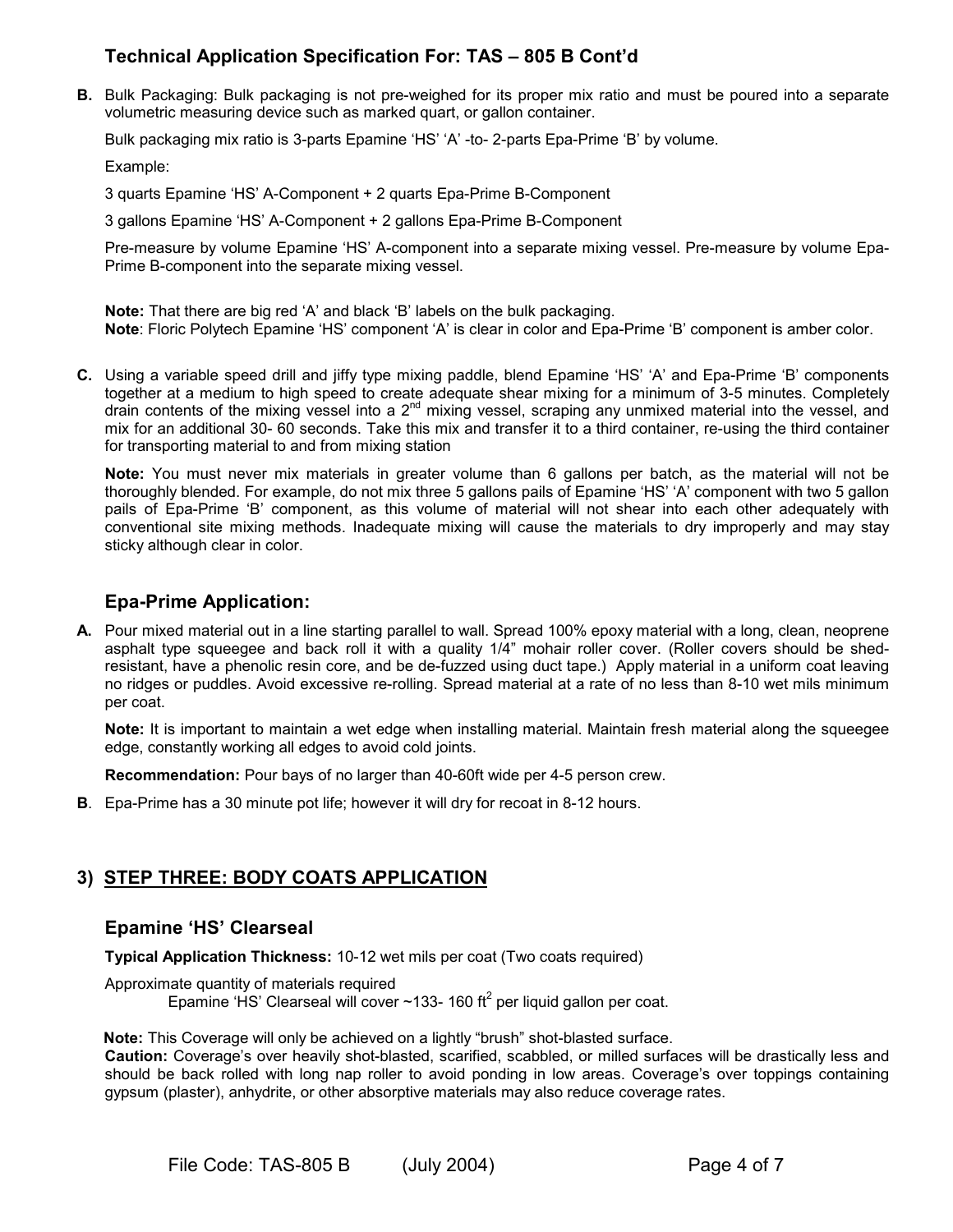#### **MATERIALS REQUIRED TO COVER ONE HUNDRED Sq. Ft. (9,3 SQ. METERS) IN A TWO COAT MATERIAL APPLICATION AT 24 WET MILS (500 Microns).**

| <b>Bulk Packaging</b>                                  |                                |             |
|--------------------------------------------------------|--------------------------------|-------------|
| Epamine 'HS' Clearseal: A Component (5 gal. Pail bulk) | 0.1794 pail                    |             |
| Epamine 'HS'                                           | B Component (5 gal. Pail bulk) | 0.1196 pail |

#### **Primer evaluation:**

- **A.** Prior to performing the installation of Floric Polytech 'HS' Colorseal the primer should be evaluated for unacceptable conditions such as contamination by foreign materials. Body coat installation should be started only after all primer requirements and environmental conditions have been met, and relevant primer testing has been completed.
- **B.** Areas in the floor contaminated with hydraulic fluid, cutting oils, and/or any other such penetrating material prone to migration, should be marked, degreased and shot-blasted until they turn white. Stubborn stains may need to be degreased, flame burnt, and then shot-blasted. Immediately prime-coat these areas with Epa-Prime to avoid further contaminant migration to the surface.
- **C.** Before proceeding to the mixing and application steps, Primer coat must be fully cured, clean and dry. Do not proceed to mixing and application steps if substrate and environmental conditions exceed temperature and humidity limits of 55-90°F (12-33°C), and not to exceed 95% Relative Humidity. A five percent variance between wet bulb reading and relative humidity is required prior to the application of Floric Polytech materials.

#### **Mixing, mix ratios and packaging:**

- **A.** Pre-mix containers of the individual 'A' and 'B' components with a jiffy type mixing blade at using a variable speed mixing drill at 450-700 rpm to re-blend any settlement that may have occurred during storage and shipment.
- **B.** Bulk Packaging: Bulk packaging is not pre-weighed for its proper mix ratio and must be poured into a separate volumetric measuring device such as marked quart, or gallon container.

Bulk packaging mix ratio is 3-parts 'A' -to- 2-parts 'B' by volume.

Example:

3 quarts A-Component + 2 quarts B-Component

3 gallons A-Component + 2 gallons B-Component

Pre-measure by volume A-component into a separate mixing vessel. Pre-measure by volume B-component into the separate mixing vessel.

**Note:** That there are big red 'A' and black 'B' labels on the bulk packaging. **Note:** Floric Polytech Epamine 'HS' Colorseal component 'A' is beige in color and 'B' component is clear with a slight amber tint in pail.

**C.** Using a variable speed drill and jiffy type mixing paddle, blend 'A' and 'B' components together at a medium to high speed to create adequate shear mixing for a minimum of 3-5 minutes. Completely drain contents of the mixing vessel into a 2<sup>nd</sup> mixing vessel, scraping any unmixed material into the vessel, and mix for an additional 30-60 seconds. Take this mix and transfer it to a third container, re-using the third container for transporting material to and from mixing station

**Note:** You must never mix materials in greater volume than 6 gallons per batch, as the material will not be thoroughly blended. For example, do not mix 1½ five gallon pails of 'A" component with 1 five gallon pail of 'B' component, as this volume of material will not shear into each other adequately with conventional site mixing methods. Inadequate mixing will cause the materials to dry improperly and may stay sticky.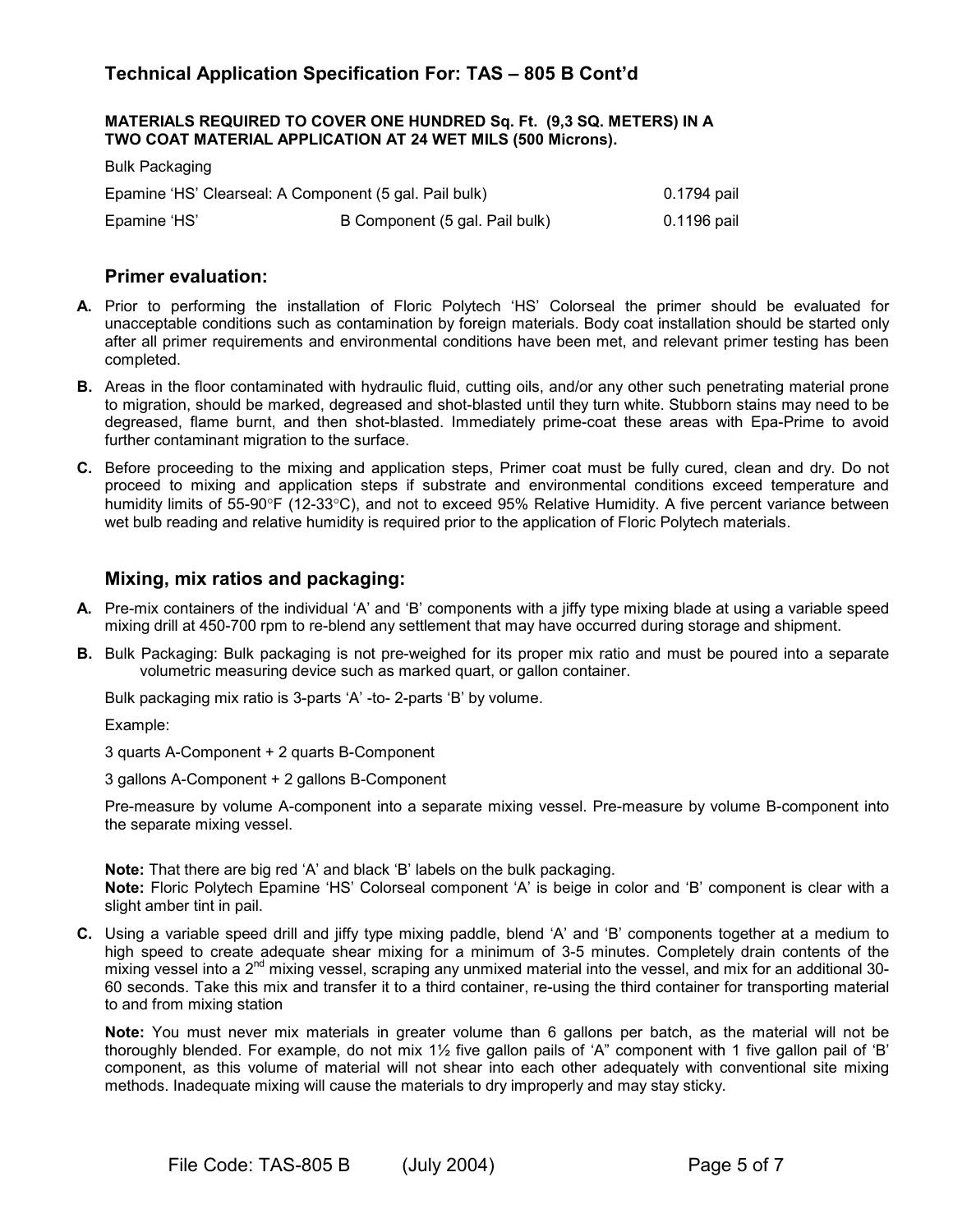#### **Epamine 'HS' Clearseal Application:**

**A.** Pour mixed material out in a line starting parallel to wall. Spread 100% epoxy material with a long, clean, neoprene asphalt type squeegee and back roll it with a quality 1/4" mohair roller cover. (Roller covers should be shedresistant, have a phenolic resin core, and be de-fuzzed using duct tape .) Apply material in a uniform coat leaving no ridges or puddles. Avoid excessive re-rolling. Spread material at a rate of no less than 10-12 wet mils minimum per coat.

**Caution:** It is important to maintain a wet edge when installing material. Maintain fresh material along the squeegee edge, constantly working all edges to avoid cold joints.

**Recommendation:** Pour bays of no larger than 40ft wide per 4 person crew.

**B.** After first body coat of Epamine 'HS' Colorseal is sufficiently cured (~12-16 hours, assuming surface and ambient temperatures are 70°), the second coat can be applied following the same application procedures as the first coat. **Note:** The second coat must be applied within 36 hours of previous coat to ensure inter-coat adhesion.

### **4) STEP FOUR: CARE AND MAINTENANCE**

Surface may be cleaned using clean water and a non-caustic, biodegradable detergent cleaner with a damp mop application. Maintain Floric Polytech Epamine 'HS' application via occasional waxing with Floric Polytech Synthetic Floor Finish (SW-117 or Top SW-120) in accordance with Technical Application Specification TAS-990-991.

#### **ENVIRONMENTAL CONDITIONS:**

- **1**. For safety reasons and the drying/curing process, adequate ventilation is required during the entire installation process of both to evacuate any fumes, and to reduce build up of moisture for the application.
- **2.** Sealer should be applied in declining temperature to avoid out gassing of substrate which could affect sealing application cure.
- **3.** A five percent variance between wet bulb reading and relative humidity is required prior to the application of sealer.

#### **General Cautions:**

- **1.** Maintain proper air ventilation at all time. Avoid production of fine mists and sprays.
- **2.** For proper workability it is important that Floric Polytech materials be stored and mixed at a temperature of 55°F  $90^{\circ}$ F (18 $^{\circ}$ C – 33 $^{\circ}$ C).
- **3**. The substrate temperature must be between 55ºF 90ºF for proper application.
- **4**. All concrete curing agents, sealers and hardeners must be removed from the concrete prior to application of the first coat.
- **5.** Use materials in proper ratio. Scrape components from shipping containers to assure proper mix ratio is maintained.
- **6**. Do not turn mixing vessels upside down to drain on the flooring surface. Unmixed resin from the side may produce soft or uncured spots on the flooring surface.
- **7.** Keep the unfinished flooring surface clean. Do not track dirt, grease, or any other contaminate onto the unfinished flooring surface.
- **8.** Always read manufacturers MSDS and literature prior to opening and applying material.